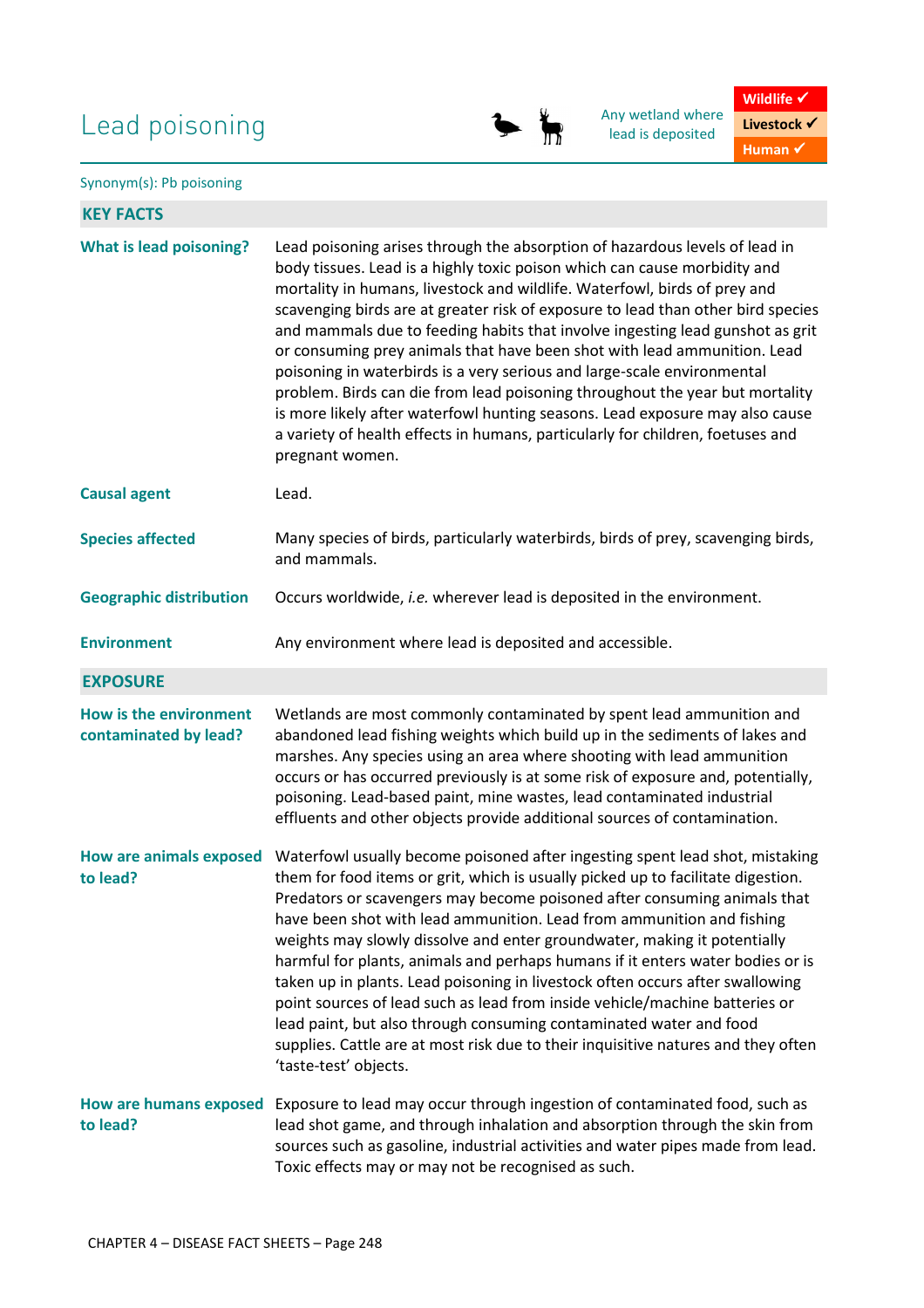### **IDENTIFICATION AND RESPONSE**

Field signs **Sick and dead birds are usually seen in low numbers**, although many are likely to go undetected. Large scale die-offs only occasionally occur. Signs include weakness, lethargy, reluctance to fly or inability to sustain flight, weight loss causing emaciation (the breast-bone becomes prominent), green-stained faeces and vent and fluid discharge from the bill. Birds are often mistaken for cripples during or after hunting seasons. Those suffering from acute poisoning do not attempt to escape but will often seek isolation and protective cover making them difficult to find. In some species, the head and neck position may appear 'crooked' or bent during flight. The wings may be held in an arched position which is followed by wing droop. A lot of green faeces in areas used by waterfowl may suggest lead poisoned birds and warrants further searches. Those suffering from acute poisoning may die with few arched position which is followed by wing droop. A lot of green faeces in<br>areas used by waterfowl may suggest lead poisoned birds and warrants<br>further searches. Those suffering from acute poisoning may die with few<br>clinica and death.





**Lead poisoned mute swan** *Cygnus olor* **with typical kinked neck and drooped wings (***Martin Brown***).** 

**Radiograph of dense pieces of lead shot in the gizzard of a lead poisoned swan swan (***Martin Brown***).** 

Dead animals are usually the first sign of lead poisoning in livestock. Live animals show signs of central nervous system damage. They may stop grazing and appear unresponsive and lethargic. These symptoms may be Dead animals are usually the first sign of lead poisoning in livestock. Live<br>animals show signs of central nervous system damage. They may stop graz<br>and appear unresponsive and lethargic. These symptoms may be<br>accompanied face), blindness, staggering and gazing at the sky ('star-gazing') ay be more obvious a<br>ne sky ('star-gazing').

Obvious symptoms in humans usually don't appear until sufficient amounts of lead have accumulated. Symptoms in children include: loss of appetite, weight loss, fatigue, abdominal pain, vomiting, constipation and learning difficulties. Symptoms in adults may include pain and numbness, muscular weakness, headache, abdominal pain, memory loss, miscarriage or premature birth in pregnant women and fatigue. A blue l ine taste in the mouth may indicate lead poisoning. Other less 'identifiable' symptoms include affects on cognitive function, blood pressure and kidney function. s, fatigue, abdominal pain, vomiting, constipation and learning difficult<br>mptoms in adults may include pain and numbness, muscular weakness,<br>adache, abdominal pain, memory loss, miscarriage or premature birth i<br>egnant wome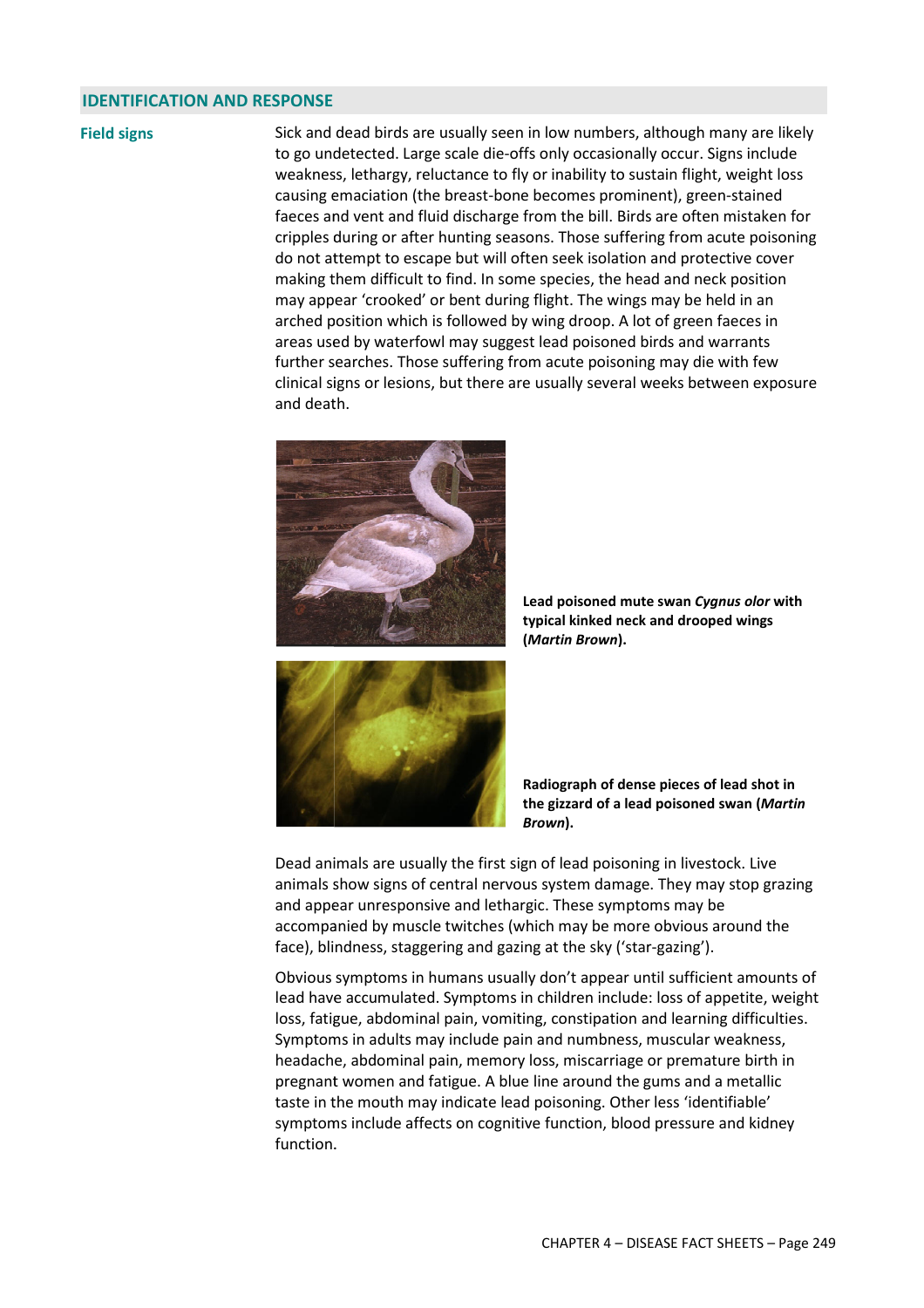| <b>Recommended action if</b><br>suspected | Contact and seek assistance from animal and/or human health professionals if<br>there is any illness in birds, animals and/or people. Depending on local<br>arrangements, suspected cases in livestock should be reported to national<br>authorities.                                                                                                                                                                                                                                                                                                           |  |
|-------------------------------------------|-----------------------------------------------------------------------------------------------------------------------------------------------------------------------------------------------------------------------------------------------------------------------------------------------------------------------------------------------------------------------------------------------------------------------------------------------------------------------------------------------------------------------------------------------------------------|--|
| <b>Diagnosis</b>                          | Confirmation of lead poisoning as a cause of death can only be determined by<br>a combination of pathology, toxicological findings, clinical signs and field<br>observations.                                                                                                                                                                                                                                                                                                                                                                                   |  |
|                                           | It is useful to record whether dead birds have lead shot or lead particles in the<br>gizzard although this does not provide a confirmative diagnosis. For dead<br>birds, whole carcases should be submitted to a diagnostic laboratory but if<br>this is not possible, liver and/or kidneys can be submitted, frozen and<br>wrapped separately in aluminium foil. Lead levels in live birds can be<br>determined through blood screening and through indirect measurements<br>using blood enzymes. For this, appropriate veterinary advice should be<br>sought. |  |
|                                           | Post mortem examination should confirm lead poisoning through the<br>detection of toxic levels of lead in kidney and/or liver tissue of affected<br>animals. Blood samples can be taken from live animals suspected of having<br>lead poisoning to confirm diagnosis.                                                                                                                                                                                                                                                                                           |  |
|                                           | For humans, a blood test can screen for harmful levels of lead in the body and<br>confirm diagnosis.                                                                                                                                                                                                                                                                                                                                                                                                                                                            |  |
| <b>PREVENTION AND CONTROL IN WETLANDS</b> |                                                                                                                                                                                                                                                                                                                                                                                                                                                                                                                                                                 |  |
| <b>Overall</b>                            | To reduce the risk of lead poisoning in wildlife, livestock and humans, lead<br>should be prevented from entering the environment.                                                                                                                                                                                                                                                                                                                                                                                                                              |  |
| <b>Livestock</b>                          | Ensure that livestock do not have access to potential sources of lead such<br>u,<br>as old batteries, broken battery cases and spilled contents, lead paint,<br>sump oil, contaminated soil from lead mining, and other farm<br>machinery/rubbish.                                                                                                                                                                                                                                                                                                              |  |

- Check for these sources before putting stock onto new land and by checking areas ahead when driving stock.
- Animals in the early stages of poisoning are more likely to respond to treatment than those severely affected.

- **Wildlife** Ensure that non-toxic shot is used for hunting. This is the only long-term solution for significantly reducing wild bird mortality from lead poisoning.
	- **Pick up and safely dispose of birds known, or suspected to be,** contaminated by lead so that scavenging species do not ingest them.
	- Exclude birds from heavily contaminated areas.
	- **Habitat management to temporarily reduce the availability of lead shot:** 
		- Lower water levels in feeding grounds after the hunting season to deter waterfowl from an area or increase water levels so that shot is out of reach of certain waterfowl species.
		- Turn the soil so that lead shot lies below the soil surface (>15 cm) so that it is not readily available to birds.
		- Plant food crops other than grains which may worsen the effects of lead ingestion.
		- Provide supplementary grit for waterbirds to ingest for digestion instead of shot.
		- Note that these actions can be expensive, labour intensive and of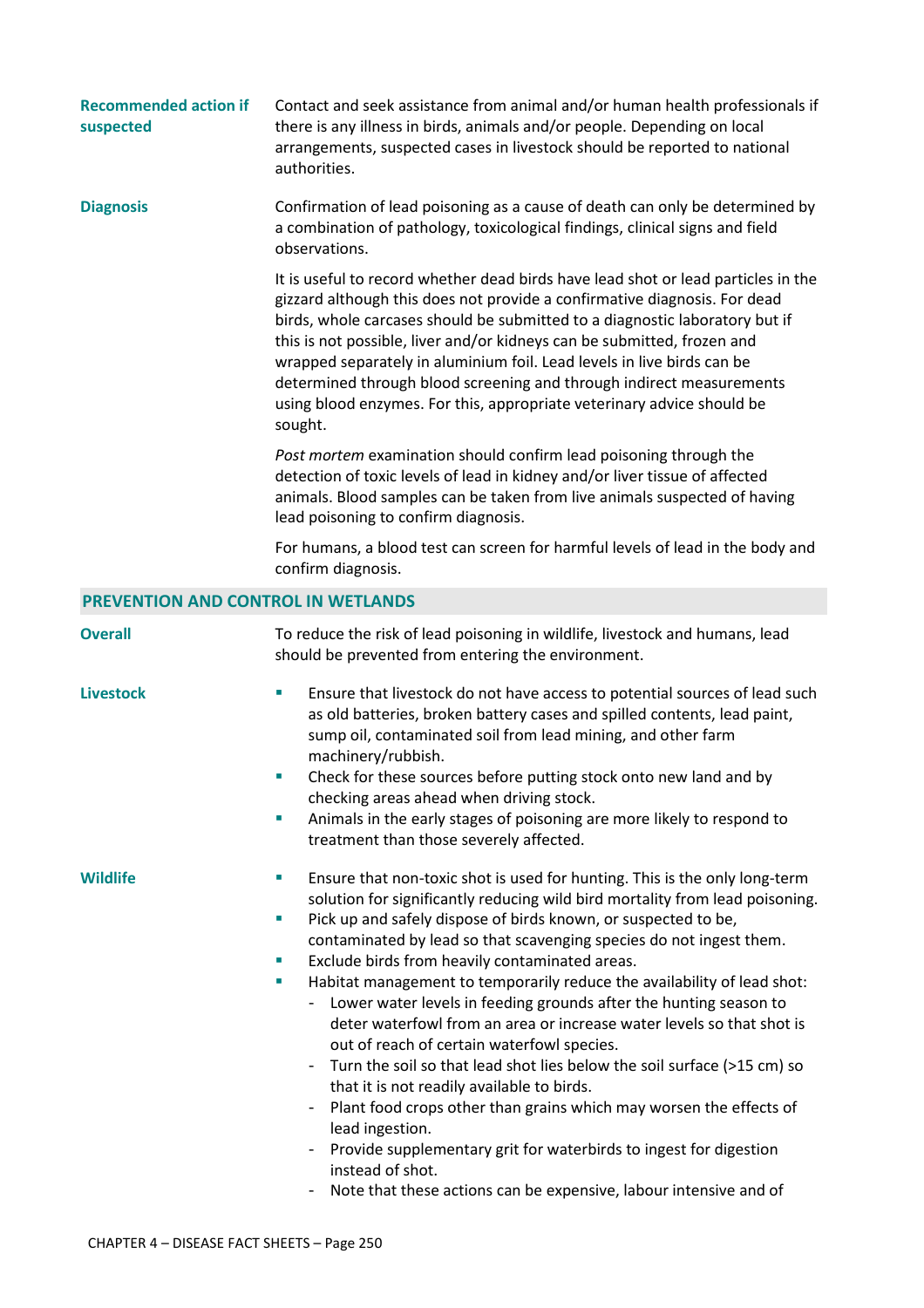|                            | limited effectiveness and should therefore not be relied upon as<br>effective long-term solutions. These methods require knowledge of<br>where the birds are picking up lead and knowledge of the wetlands'<br>hunting history and historical lead exposure. Differences in feeding<br>habitat should be considered for the broad spectrum of wildlife using<br>the area.<br>Treatment of poisoned birds is generally impractical but endangered<br>×<br>species or those of high value may warrant treatment, which involves the<br>use of lead-chelating chemicals under veterinary supervision.                                                                                                                          |
|----------------------------|-----------------------------------------------------------------------------------------------------------------------------------------------------------------------------------------------------------------------------------------------------------------------------------------------------------------------------------------------------------------------------------------------------------------------------------------------------------------------------------------------------------------------------------------------------------------------------------------------------------------------------------------------------------------------------------------------------------------------------|
| <b>Humans</b>              | Humans should reduce their exposure to lead by whatever means including<br>reducing the amount of food consumed containing lead shot or other<br>ammunition. Hunters should be encouraged by whatever means (legislation<br>or education) to only use non-toxic shot when hunting.                                                                                                                                                                                                                                                                                                                                                                                                                                          |
| <b>IMPORTANCE</b>          |                                                                                                                                                                                                                                                                                                                                                                                                                                                                                                                                                                                                                                                                                                                             |
| <b>Effect on wildlife</b>  | Lead poisoning through the ingestion of lead gunshot is one of the most<br>significant causes of death of wildfowl across the world and may also cause<br>sub-lethal effects such as reduced survival and productivity. Lead poisoning is<br>a particular problem in dabbling ducks, diving ducks and grazing species and<br>accounts for an estimated 9% of waterfowl mortality in Europe alone.<br>Morbidity and mortality also occurs in bird species that predate and scavenge<br>animals shot with lead ammunition and has also been reported in upland bird<br>species, reptiles and small mammals. The impacts of lead poisoning on<br>threatened animal species and populations are also a great cause for concern. |
| <b>Effect on livestock</b> | Lead is a common cause of morbidity and mortality in cattle but is less<br>frequently reported in sheep, goats and other livestock. Domestic animals are<br>most vulnerable when they have access to the sources of lead listed above.<br>Mortality in exposed groups can be high if animals are not removed from the<br>source promptly.                                                                                                                                                                                                                                                                                                                                                                                   |
| <b>Effect on humans</b>    | Lead can cause damage to various body systems including the nervous and<br>reproductive systems and the kidneys and can cause anaemia and high blood<br>pressure. High exposure to lead can cause convulsions, coma and death.<br>Children, foetuses and pregnant women are particularly vulnerable to its toxic<br>effects and there is now considered to be no safe level of lead exposure below<br>which toxic effects do not occur.                                                                                                                                                                                                                                                                                     |
| <b>Economic importance</b> | There is potential for significant economic losses to the livestock industry due<br>to death and illness of poisoned animals and restrictions on the sale of<br>produce. Even low levels of exposure, which may not cause clinical illness, can<br>cause concentrations of lead residues in milk, offal and meat to exceed<br>residue limits and be deemed unfit for human consumption. The effects of<br>lead on cognitive function of humans, together with other health impacts,<br>have socioeconomic impacts.                                                                                                                                                                                                          |